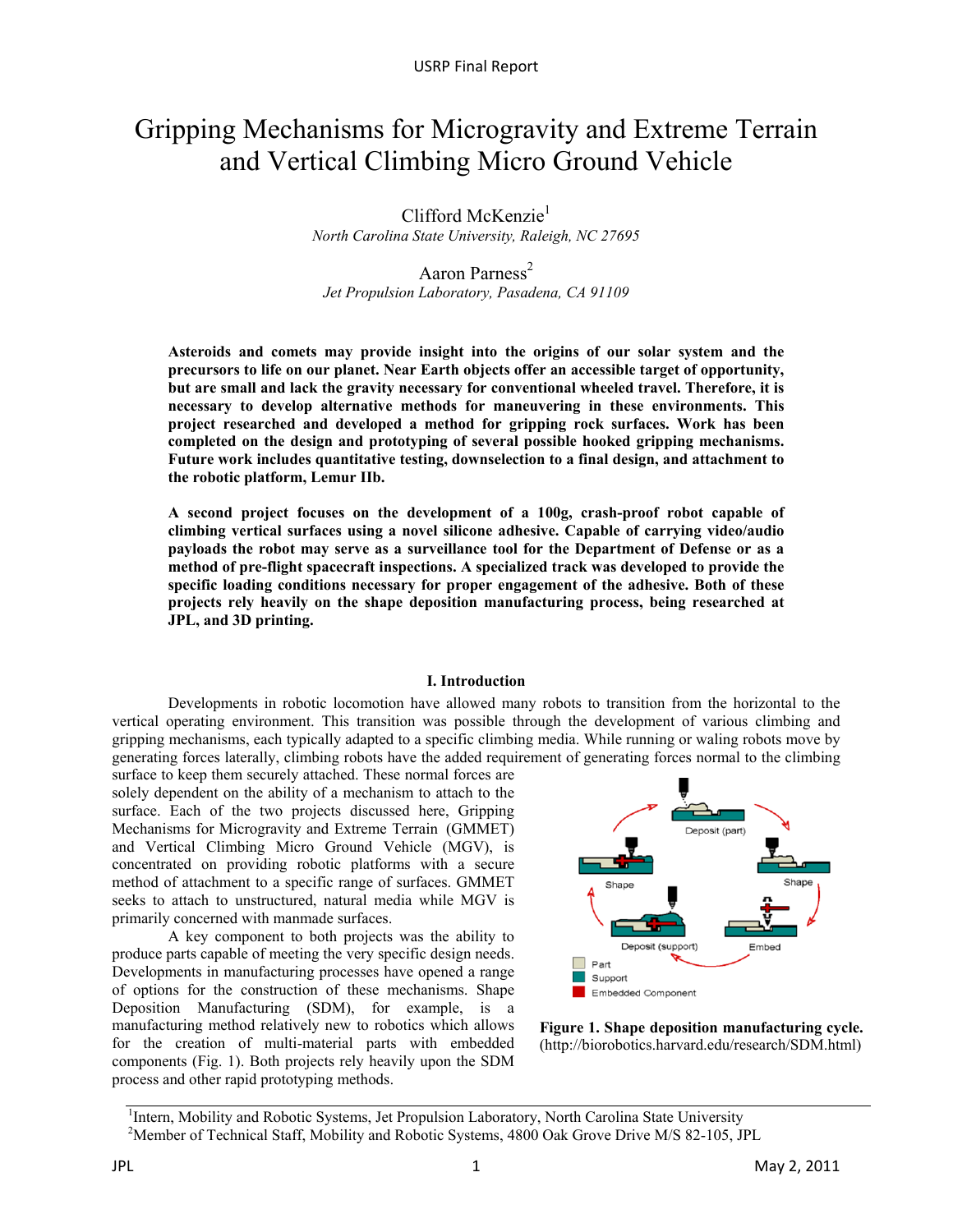## **A. Gripping Mechanisms for Microgravity and Extreme Terrain**

The motivation behind GMMET is the robotic exploration of asteroids in close proximity to Earth, aptly termed Near Earth Objects (NEO). The structure and composition of the asteroids that litter our solar system may provide a direct link to understanding the formation of the solar system and the life within. Asteroids are likely to have delivered the vital organic chemicals and prebiotics to the planets of our inner solar system. (Lauretta). Asteroids located with a few months travel time from Earth are of the highest interest for missions in the immediate future. US President Barack Obama has also prioritized manned missions to NEOs as a precursor to sending the first human to Mars (Obama). Robotic exploration is necessary and wise to increase the safety and success of any future manned mission to NEOs.

NEOs in range of easy accessibility are often much smaller than asteroids found farther out in the solar system, typically ranging in size up to a maximum of 150m in diameter, and are comprised of materials similar to vesicular basalt rocks found here on Earth. From their small size we know that NEOs offer only a small fraction of the gravity found on our planet; approximately 0.00003 of that on Earth. On bodies with diminished gravity such as this the exit velocity is often not more than 10 cm/s and typical locomotion methods, like wheeled driving, are not viable mobility options. GMMET addresses this problem by creating a gripping mechanism of minimal size, weight, and power consumption that will securely anchor a robot in a microgravity environment. Additionally, the exposed rock outcroppings and cliff faces on Mars that are currently inaccessible to existing rovers are high value science targets. The stratified layers of rock common to these outcroppings and cliff faces will be a crucial resource toward understanding the history of the planet (Parness).

The most commonly employed climbing mechanisms make use of suction cups, magnets, adhesives, or microspines to accomplish gripping (Asbeck). Of these climbing technologies, microspines have shown to be an



**Figure 2. Microspine gripping part created via SDM with embedded components and multi-material construction.** 

efficient method for maneuvering over natural, unstructured media, such as stone or wood (Fig. 2)(Provancher). Gripping systems based on microspines are, therefore, a highly desirable technology for use on most asteroids and several extraterrestrial planets, including Mars, where natural rock surfaces are present. Building on the success of previous designs using microspines, GMMET will improve the typically linear range of operation of existing microspine climbing devices by creating an omni-directional system to allow climbing in all orientations. Using this kind of anchoring mechanism on a legged robot will provide mobility in microgravity environments and offer a stable base for sample drilling operations (Parness).

# **B. Vertical Climbing Micro Ground Vehicle**

The role of many robots is limited not only by the functionality of their design, but by their size and mobility. Nowhere is this a greater concern then the defense and aerospace industries. The demand for tough, modular, light-weight, and inexpensive robots dominate in both these fields. Successfully merging these requirements into any robot is a challenge, however including them in a climbing robot has not been extensively explored and is often met with great difficulty when attempted. Using a novel silicone adhesive created by Dr. Aaron Parness the MGV project seeks to develop a crash-proof climbing robot weighing less than 100g with payload carrying capacity.

The MGV will generate adhesion using a hierarchical, microfibrillar structure similar to that found on the pads of a gecko's foot (Fig. 3). Using atom-to-atom interactions to provide adhesive van der Waals forces this unique material demands a specific loading pattern to function properly, but does not require cleaning and works on a variety of surfaces. This specific loading pattern was a driving factor in the design of the MGV mobility mechanism and robotic platform.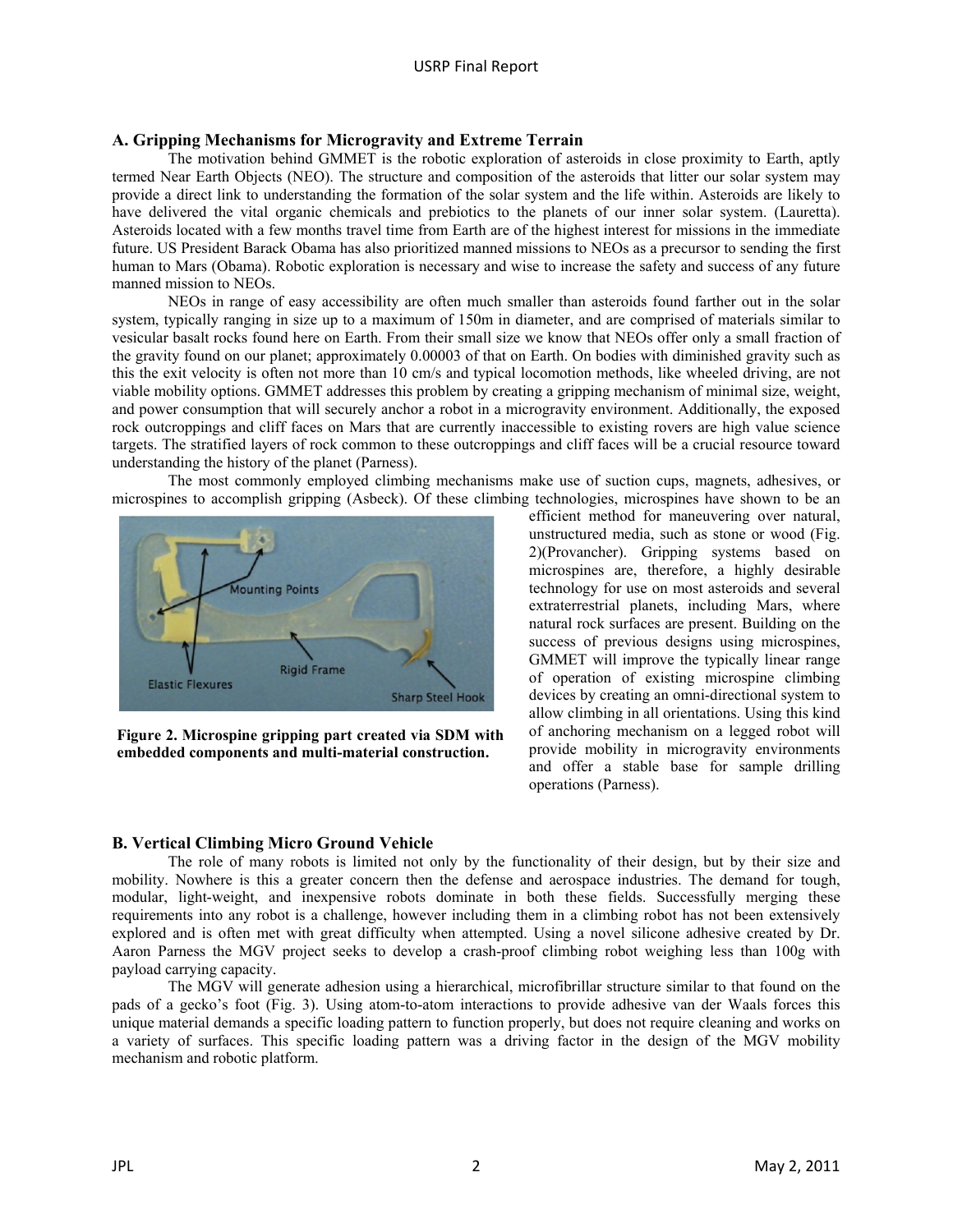

**Figure 3. Magnified micro-fibrillar adhesive cross-section displaying hierarchical structure.** 

# **II. Objectives**

While each project has a unique set of goals there are several objectives that are tied to both GMMET and MGV. Both projects rely on the use of the SDM process to construct multi-material parts on the millimeter scale. The SDM process has not been refined for the manufacture of robotic parts, particularly on the small scale, and requires some research to be a useful tool for either GMMET or MGV. The objective of further developing SDM does not have well defined goals as it is largely dependent on the demands of the individual projects, and will be adjusted accordingly when new problems arise.

# **A. Gripping Mechanisms for Microgravity and Extreme Terrain**

Using microspine gripping devices in microgravity and extreme environments requires several advances over current technology. The primary objectives for GMMET include:

- Create a microspine gripping mechanism capable of adapting to varied unstructured rock terrain and supporting omni-directional forces up to 120N (26.98 lbs)
- Develop an actuation and latching mechanism to allow for a zero-power 'on' state

Because individual microspines generate adhesion forces in a single linear vector, they must be designed into a mechanism that distributes these forces radially. This mechanism must also balance the forces between microspines and arrays of microspines to avoid overloading any individual spine or array. Increasing microspine travel tangent to the face of a rock directly increases the chances of microspine engagement and attachment and therefore is a desirable characteristic that will drive the above objectives.

# **B. Vertical Climbing Micro Ground Vehicle**

The novelty of the microfibrillar adhesive presents a unique set of challenges for the MGV project. While the end goal of the project is to create an entire robotic platform capable of both rapid horizontal and vertical travel, there are several milestones that needed to be addressed first. Immediate objectives for MGV include:

- Refine microfibrillar adhesive to extend existing compliant behavior
- Prototype and revise compliant limb/locomotive mechanism to provide desired loading conditions and adapt to varying terrain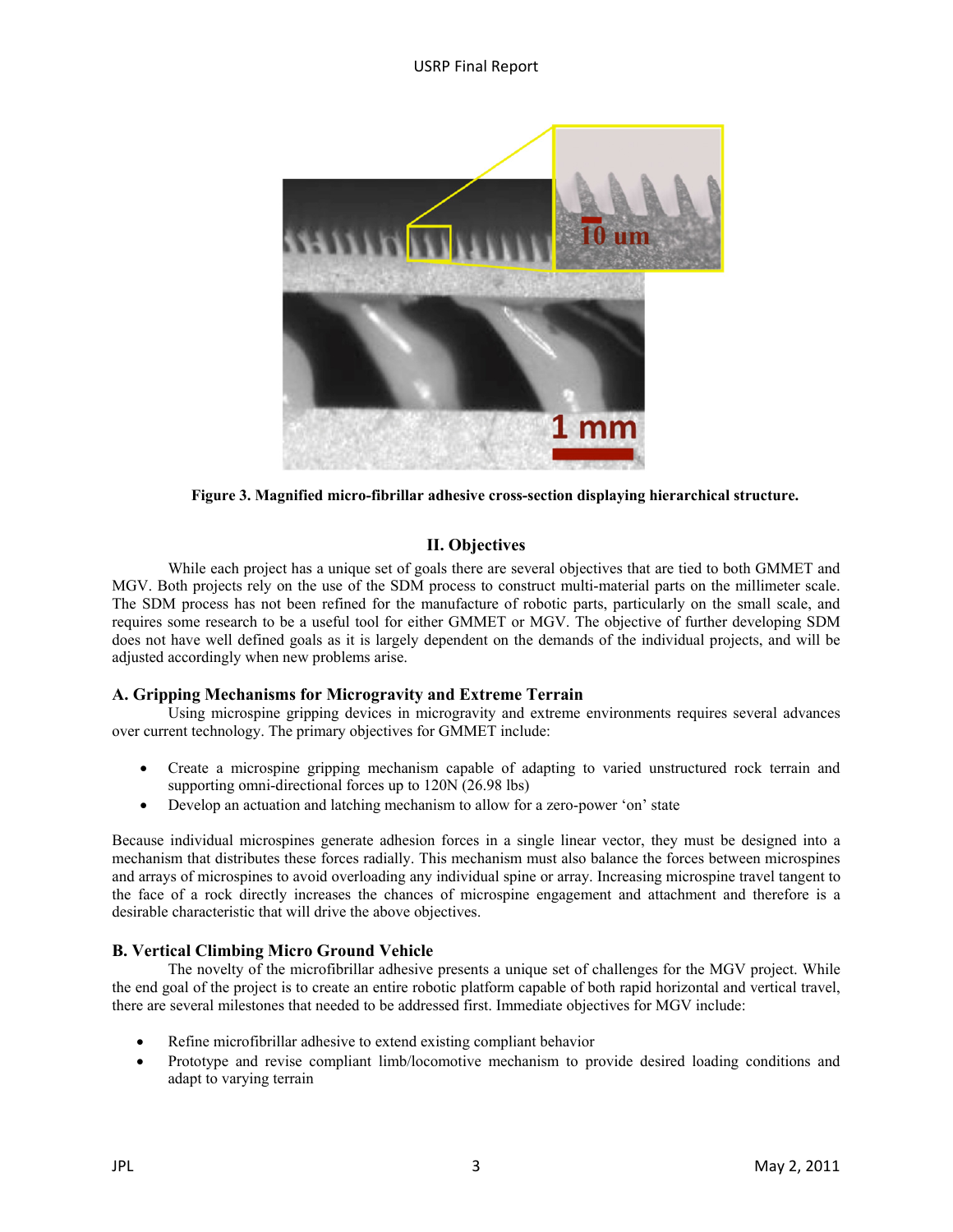#### **III. Current State of Research**

In January 2011 both the GMMET and MGV were in the very early stages of development. At that time GMMET had an initial prototype, in its first iteration, that was capable of gripping a rock but that lacked compliance in specific areas and had no actuation mechanism. The MGV project had no such prototype and only initial work done to improve the microfibrillar adhesive production process.

### **A. Gripping Mechanisms for Microgravity and Extreme Terrain**

From January, 2011 to May, 2011 the GMMET project has made significant strides toward reaching the aforementioned objectives. There are currently five working prototypes, all of which use microspine arrays, and one prototyped actuation mechanism.

#### **1. Gripping Mechanism**

Contributions to this project by the lead author include the design and construction of a gripper prototype and the actuation mechanism (Fig.  $5 - 8$ ). The gripper prototype was based on a rotating sprocket design that was intended to maximum spine travel tangent to the rock face without increasing forces normal to the surface.

Sprocket elements underwent several iterations, pictured in Fig. 5  $& 6$  from left to right. Compliance was built into the sprockets to ensure the engagement of one hook did not hinder the engagement or travel of adjacent hooks. This was accomplished by first casting the hooks in a rigid plastic (Fig. 5, black) and later casting flexures from Shore 60A soft urethane (Fig. 5, green). These flexures enable each sprocket to operate independently; allowing sprockets on the same axle to continue rotation in the event a neighboring sprocket became engaged.

The first iteration of the gripping mechanism that served to actuate the sprockets is pictured in Fig. 7. Pulling the red filament pictured in Fig. 7 engages the primary rotary motion, causing the sprockets to rotate up to 270<sup>o</sup>. The conical spring connecting the two sections of the mechanism allows for further travel tangent to the rock face should the sprockets travel their entire range of rotation and not engage.



**Figure 4. Sprocket prototypes developed for GMMET. Version 1 thru 3 pictured sequentially from left to right.** 



**Figure 6. Sprocket V2 (left) and V3 (right) prototypes. Shown with standard US quarter for reference.** 

Iteration 2 of the gripping mechanism uses a similar mechanism to rotate the microspine sprockets (Fig. 8, 10 ); however, changes to the design include the removal of the central conical spring, the addition of adjustable connection points at the top of the mechanism, and a redesign of the central pulley.



Figure 7. Initial design of sprocket gripping mechanism. Figure 8. Second iteration of sprocket gripper.

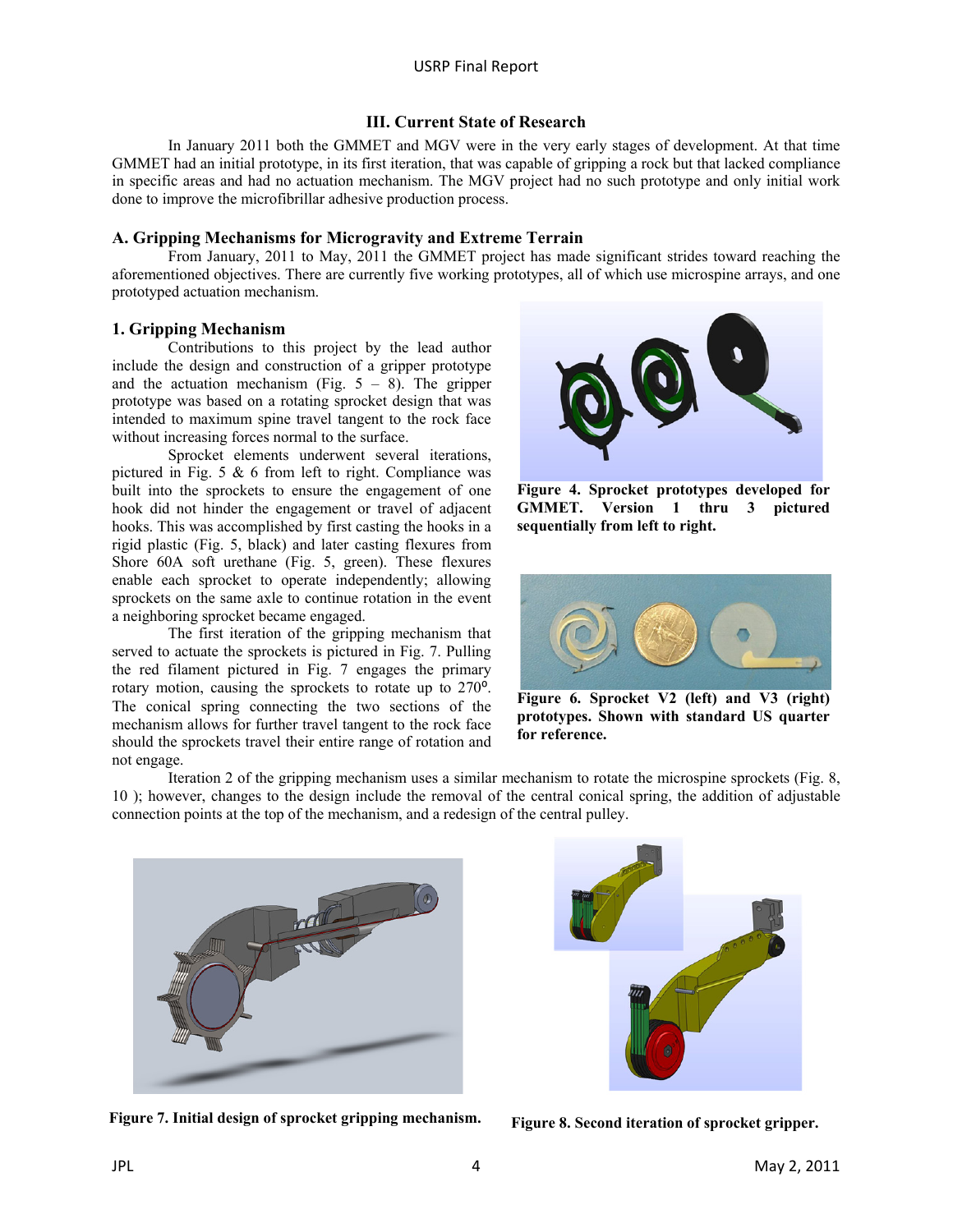The redesigned mechanisms were arrayed circularly around a central housing to create a total of 16 mechanisms, each in opposition with another, for a complete system capable of omni-directional adherence (Fig. 9, 10).





**Figure 9. Complete system of 16 sprocket gripping mechanism with housing (white & brown) and actuator attachment plate (green).** 

**Figure 10. Sprocket gripper system prototype with 2 of 16 gripping arms and V3 sprockets.** 

#### **2. Actuation Mechanisms**

A universal actuation mechanism was developed as a method to consistently engage the gripping mechanism prototypes (Fig. 11, 12). Using constant force springs on a sliding fixture the mechanism allows even force distributions on cable driven gripper mechanisms, which encompasses four out of the five designs. The system is designed modularly to allow for the easy replacement of springs and interchangeability between gripping

mechanisms. Cable tension can be adjusted from 0.66lbs to 2.63lbs by changing the 16 constant force springs in the mechanism. Attachment to grippers is made possible through the four slide/mounting rods running the length of the mechanism which bolt to attachment plates, each custom fit to a particular gripper. This system provides a repeatable, handoperated method of evaluating gripping mechanisms quantitatively.



**Figure 11. Universal actuation mechanism using arrayed constant force springs.** 



**Figure 12. Universal actuation mechanism attached to lateral travel gripper designed by Dr. Aaron Parness.**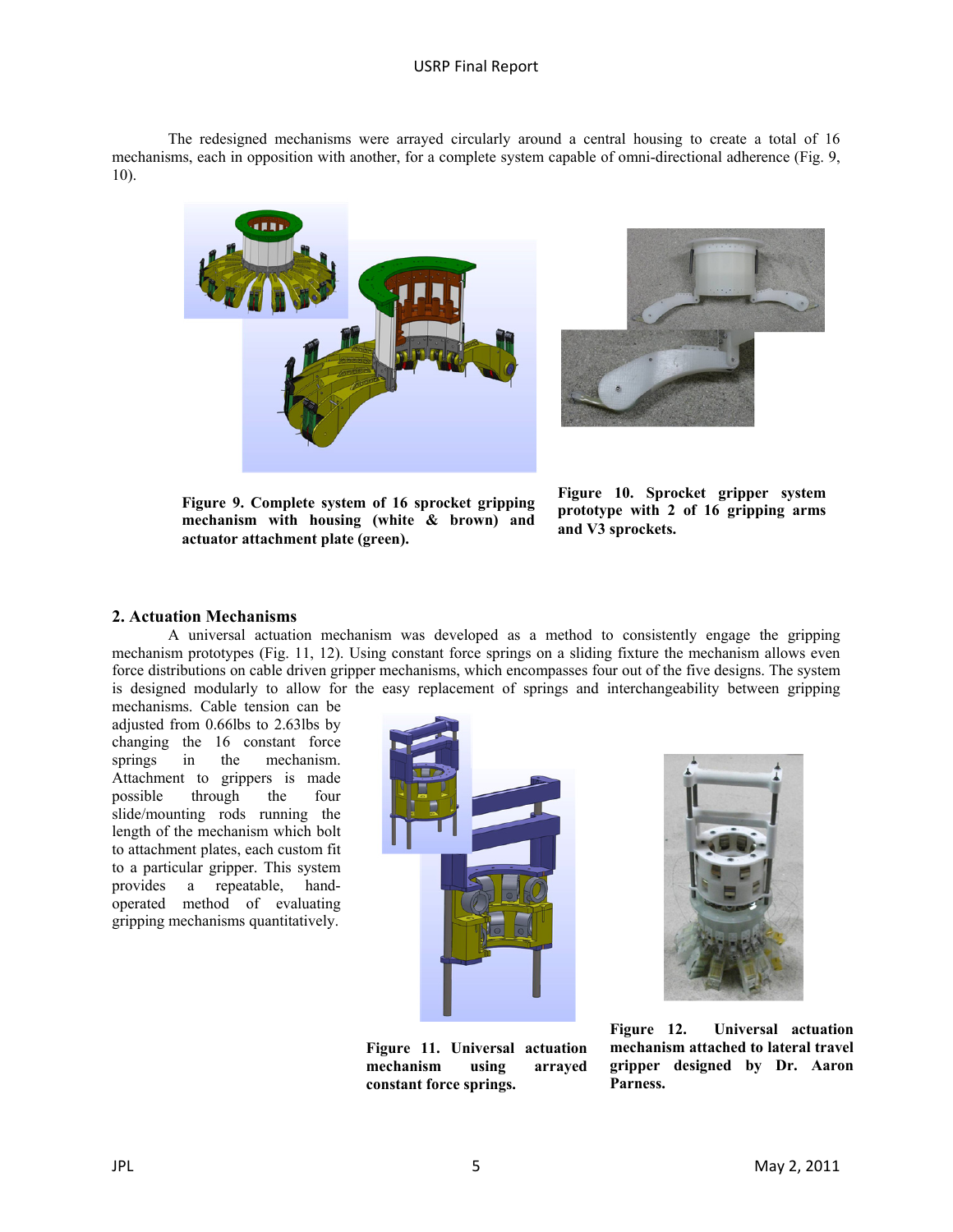

**Figure 13. Single MGV tread. Floating central plate containing microfibrillar adhesive can been seen in bottom view (top left). Dimensions in mm.** 



**Figure 14. Complete MGV tread assembly with plates (yellow) and adhesive (grey).**

## **C. Shape Deposition Manufacturing**

The use of shape deposition manufacturing was critical to the success of both GMMET and MGV. A large percentage of time for this project was spent refining the SDM process for the production of very small parts and improving the process for the production of more intricate components. The methods employed in these projects were recorded and made available to other members of section 347 and to the JPL community as a whole via the JPL Wired website.

## **B. Vertical Climbing Micro Ground Vehicle**

Contributions to the MGV project include the design and construction of a tread mechanism to provide the desired loading pattern for the microfibrillar adhesive. The treads feature a floating adhesive plate, connected via flexible urethane filaments to a rigid housing (Fig. 13). The urethane connectors provide the adhesive plate 6 degrees of compliance for attaching to uneven surfaces. The design maximizes the degrees of freedom of each plate while directing the weight of the robot evenly though the adhesive patch. The full track (Fig. 14, 15) is created by joining the plates around a standard #25 chain sprocket.

The objective of keeping the weight below 100g meant the size and weight were of critical importance for this design. Each plate measures 31mmx12mm and weighs a mere 0.9g. The entire system measures approximately 89mm in length and weighs only 20g.



**Figure 15. Prototype of MGV track mounted on test setup. Black areas are temporarily attached microfibrillar adhesive patches.** 

# **IV. Conclusions**

Existing research and development efforts will continue in the near future and will grow to include the collection of quantitative test data for both projects. Test setups for both GMMET and MGV are currently being developed and should be operational by the Fall of 2011.

# **A. Gripping Mechanisms for Microgravity and Extreme Terrain**

While the current state of research is promising there are few conclusions to be drawn at this point. The gripping mechanisms for GMMET function as designed and are capable of gripping rocks of various topologies and scales. The sprocket gripper was vastly improved during subsequent iterations by adding rigidity to the design, both of the sprockets and the mechanism, and thereby removing much of the variability in its success rate. Additional work will be done to address remaining issues that exist in the repeatability of the current sprocket design.

A common issue for all mechanisms is lack of structural stability when exposed to varying loads. The application of external forces to the housing, such as those the gripper would see while drilling, often results in a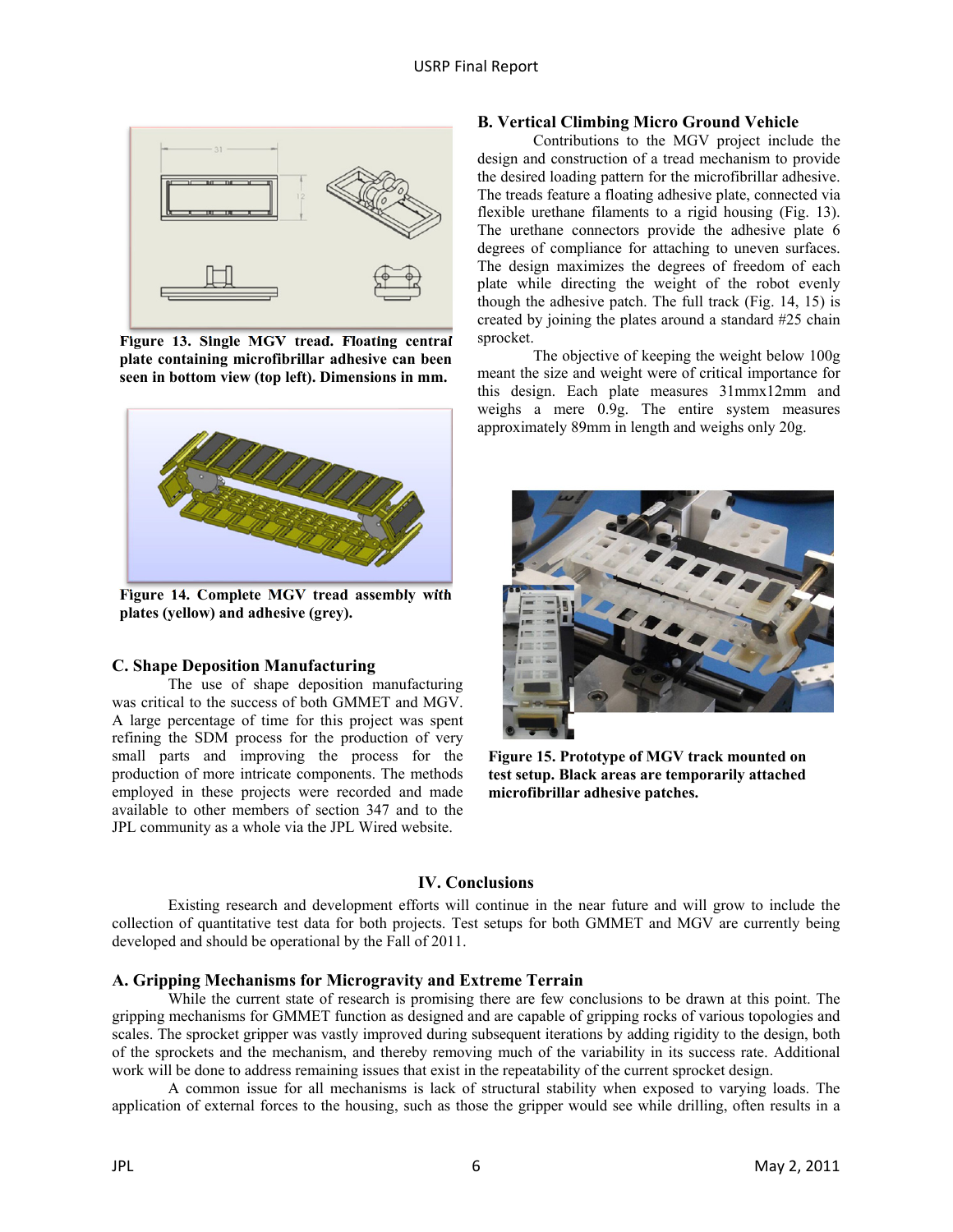change in the angle between the individual arrays of microspines and the housing. This change causes a subsequent change in the angle of engagement between the hooks and the rock surface. The result is often that a once secure grip becomes compromised when external forces are applied to the system as a whole. To combat this the next phase of research will be to develop a locking mechanism for each microspine array and/or a method of preloading the system to negate the effects of externally applied loads.

# **B. Vertical Climbing Micro Ground Vehicle**

The adhesive track for MGV is fully functional and has undergone initial tests in the lab. The design appears to work well; however, the development of the microfibrillar adhesive has not progressed to the point of reliably evaluating the design based on quantitative data.

Much of the work done with MGV to has been concentrated on the production of very small parts via the SDM process. Creating these parts to sub millimeter tolerances has presented several unforeseen challenges that have taught the researchers much about the behavior and use of SDM for future projects.

## **Acknowledgments**

C. McKenzie would like to thank Aaron Parness, Matt Frost, Norman Aisen, John Leichty, Joel Johnson, and Brett Kennedy for their guidance and support throughout his time at the Jet Propulsion Laboratory. He would also like to thank the Petra Kneissl-Milanian and the JPL education office for their hard work and for making this opportunity possible. Lastly he would like to acknowledge the selfless bravery exhibited by Lemur IIb in the name of science during the testing of early gripper mechanisms (Fig. 16).



**Figure 16. The robotic platform Lemur IIb hangs inverted using an early model gripping mechanism developed for the GMMET project.**